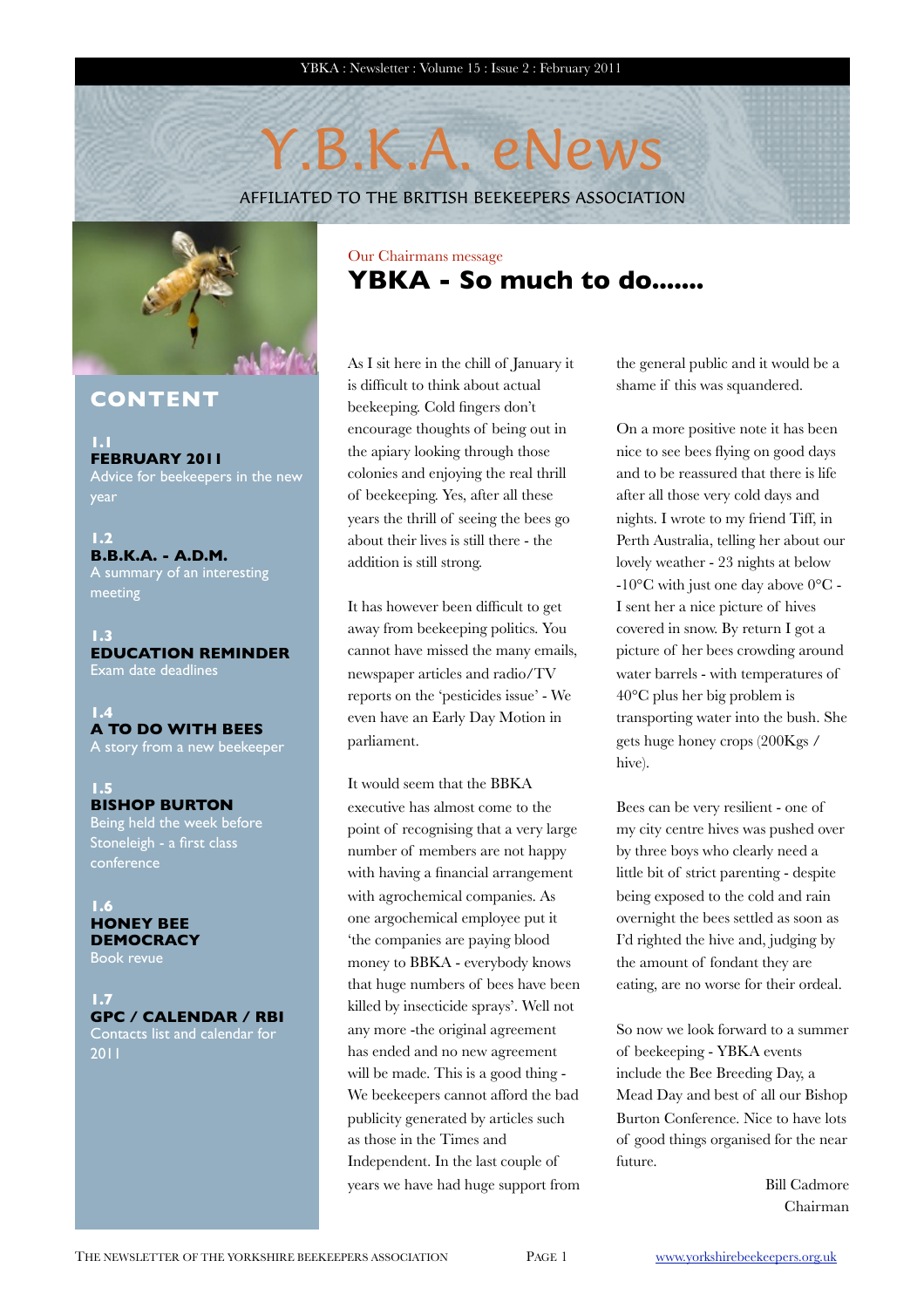#### **FEBRUARY**

#### **JOBS FOR THE MONTH**

Check that all hives are clear of snow and in good water tight condition.

Heft hives to get an idea of stores remaining.

Make or buy candy and feed this to the bees.

Fill in important beekeeping dates on your calendar

Prepare your records sheets

Get involved in the association

#### JOBS FOR THE MONTH

For all you up and coming new beekeepers out there who may be reading this e-news for the first time and contemplating becoming a beekeeper in the future, the month of February is very often a good time to start. This is because most beekeeping associations hold there first meetings of the New Year in Feb. Some have a pre booked speaker who delivers a talk on a given subject to the association members, or a slide show or just setting out all the forthcoming meetings for the spring and summer to come along with forthcoming courses and workshops. Many associations will be arranging where they will spend their annual day trip for its members to enjoy country houses, the lavender fields, Beamish Village as an example of many interesting places to visit for all friends and families within the association. It's an excellent time to get in contact with your local beekeeping association secretary and go along and meet all the other members with that view to joining and enrolling on a course for the beginners this coming season.

For the more established beekeepers there are still things within the apiary that need your attention, for now is the time when although things from the outside of the hives seem quiet, inside within the centre of the hive cluster things are moving at a little faster rate now. Within a broodless colony the overall temperature maintained is about 200C however now the bees are raising this at their centre to about  $34^0 - 35^0$  where the queen is starting to lay larger patches of brood and the bees are busy cleaning out cells within the centre of the hive for their queen to begin the arduous task of once again building up the colony to its maximum over the next few months. Pollen is now starting to appear again in the form of the Crocus and Snow drop Celandine and Hellebores, and on the warmer days the bees will be out there foraging and seeking out these flowers. By now all the Oxalic Acid treatments should have been completed however if you are one of those



beekeepers who are not sure of this treatment then a short dose of another varroa application is at this time a very good idea along with the first monitoring counts of the year, starting the hive off clean of varroa before the main brood build up. Many of your older over-wintered bees will at this time of year start to perish with the excess workload of heating and foraging and it's quite a tentative time for the colony until a larger majority of their workers are up and flying so to speak. Food at this time of year is essential and if stores are lacking then you must keep up a good steady food source to encourage growth within the colony. This can be fondant where a pollen substitute can be added, candy, or if the weather and temp. are sufficiently high a weakened liquid feed can be given, I recommend over  $11^{\circ}$ C with a mix of 1-1/2 pts water to every bag of sugar, you can also add a small amount of a nosema compound to the mix once again ensuring the bees are kept healthy. Now also is the time to start to get all your equipment cleaned and new frames and boxes put together for the forthcoming seasons start. Don't put wax in frames as yet but wait until they are required to complete them. Check again all existing boxes within the apiary for damage from wild animals or wood peckers and if they are damaged wait for a mild day and quickly replace them with as little disturbance to the colony as possible. Finally check your entrances and floors and ensure they are all clear and free from dead bees of any other possible blockages allowing the bees to fly in and out without hinder.

- 1. Summary- Join a club,-
- 2. Check for Varroa and treat where drop is high,
- 3. Ensure floors and entrances are clean and clear.<br>4. Keep a weekly check on the food sunnly.
- Keep a weekly check on the food supply,
- 5. Check for damage of apiary boxes and repair or replace where poss.
- 6. Start to get frames ready for spring.

Happy Beekeeping Dave Shannon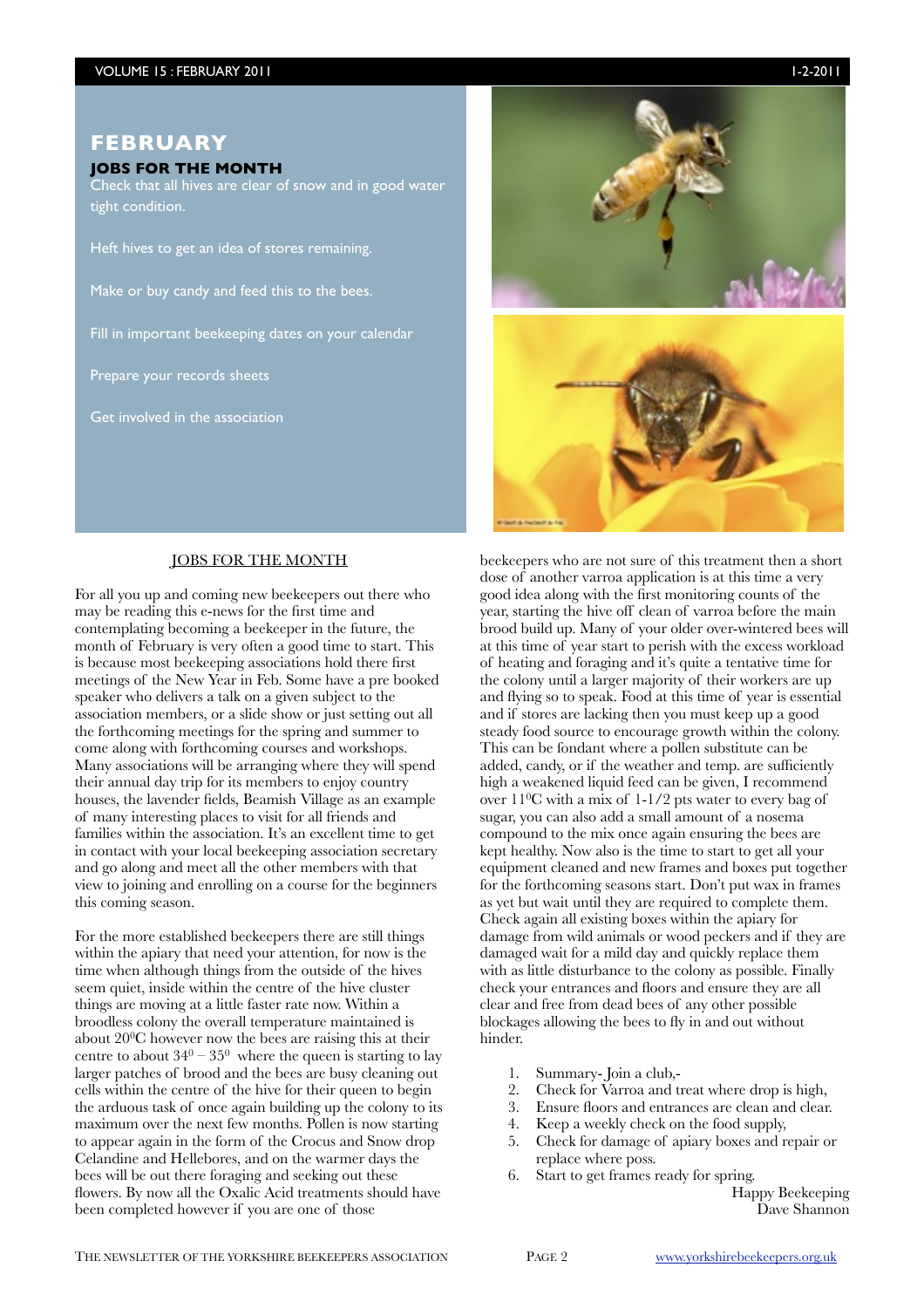# British BKA

#### **Annual delegates Meeting - 15th January 2011**

This is my second ADM and now understand the process far better than last year. This year 60 delegates were present. As a result of Yorkshire moving our AGM to December, I felt I was much more informed to represent the Yorkshire views at the ADM. The meeting is held at the National Beekeeping Centre at Stoneliegh Park it commenced promptly at 10-30 & this year finished at 3pm. It still means a 14 hour day and 425 mile round trip. The first part of the meeting is taken up with the various sub-committee reports, before moving on to the "interesting" process of managing through the various propositions.

In no particular order and to keep you informed :-

Education Sub committee – Course in a Case is well received the first one (white) issued, 5 in total are planned, the next one being Yellow, then Red / Green / Blue – have you realised the colour coding yet ? The increase in new beekeepers are posing a challenge with their desire to know more. There is a concern over the range of differing levels of advice being given (I don't think in Yorkshire we have too much of a problem) it is suggested that those running beginner classes should at least have some formal qualifications, minimum being the General Husbandry Certificate. The interactive hive DVD concept is delayed due to ill health of its project leader David Bancalari. The BBKA news letter is to become a monthly full colour version (its actually cheaper in full colour than spot colour as now). A concern was raised that it would become a competitor of BeeCraft but only 1/3 of the BBKA members actually subscribe to BeeCraft.

Surrey Shield – this is awarded each year to Area Associations who have carried out the most successful numbers of Basic Exams – the award for 2010 went to Surrey. However, Yorkshire were second, it is based on actual numbers and a % of the association membership. Perhaps in 2011 we can take the first place – being the largest Area Association it would be good, we were only 15 away form being first.

Capitation issues – always a thorny subject, capitation has remained steady for the last 3 years and we all know costs of everything have increased. I was mindful of a possible increase when I addressed YBKA AGM in December. A  $\mathcal{L}$ 1 increase was proposed when this went to the vote the results were 49 for / 6 against / 5 abstentions. YBKA need to take this to our spring conference meeting and discuss along with the research proposals. For information the Adopt a Hive scheme is run via a 3rd party and SAGA, it has brought  $\sim$  £30k profit into BBKA.

Nominations for Election – there were 5 vacancies and 5 candidates (4 for 3 year, 1 for 1 year) "our" David Aston was successful gaining a 3 year position. Michael Young of NI was somewhat scuppered by one delegate "suggesting" he was in favour of pesticide endorsement, without him being present to defend himself and as the subject is so touchy it did sway the voting, however common sense prevailed and he was awarded the 1 year appointment. I am fortunate to have met him a number of times and believe he has a great deal to offer BBKA.

Propositions - the bit we were all waiting for  $-$  to try out the new hired-in electronic voting system, all I can say is how beneficial it was to proceedings and saved loads of aborted time counting cards etc, so quick and simple. The contentious one was obviously the Pesticide issue, so much has been written and circulated to lots of people on this one and I feel it has done severe damage to us as a group of Beekeepers  $-I$  am please it is finally behind us, the proposal was amended slightly and common sense now prevails. This has been on the ADM agenda for the last 5 years in some form or another - my personal view is - all the rubbishing of people and whipping them into a frenzy, that has gone on over the last few months has done nothing to forward us as beekeepers - it has damaged the good will that the "Fighting the Pollination Decline / Smokers in Whitehall" developed and has shown us to be a fragmented group intent on internal squabbles and in-fighting that was going to help no-one. It has taken time away from spending our efforts on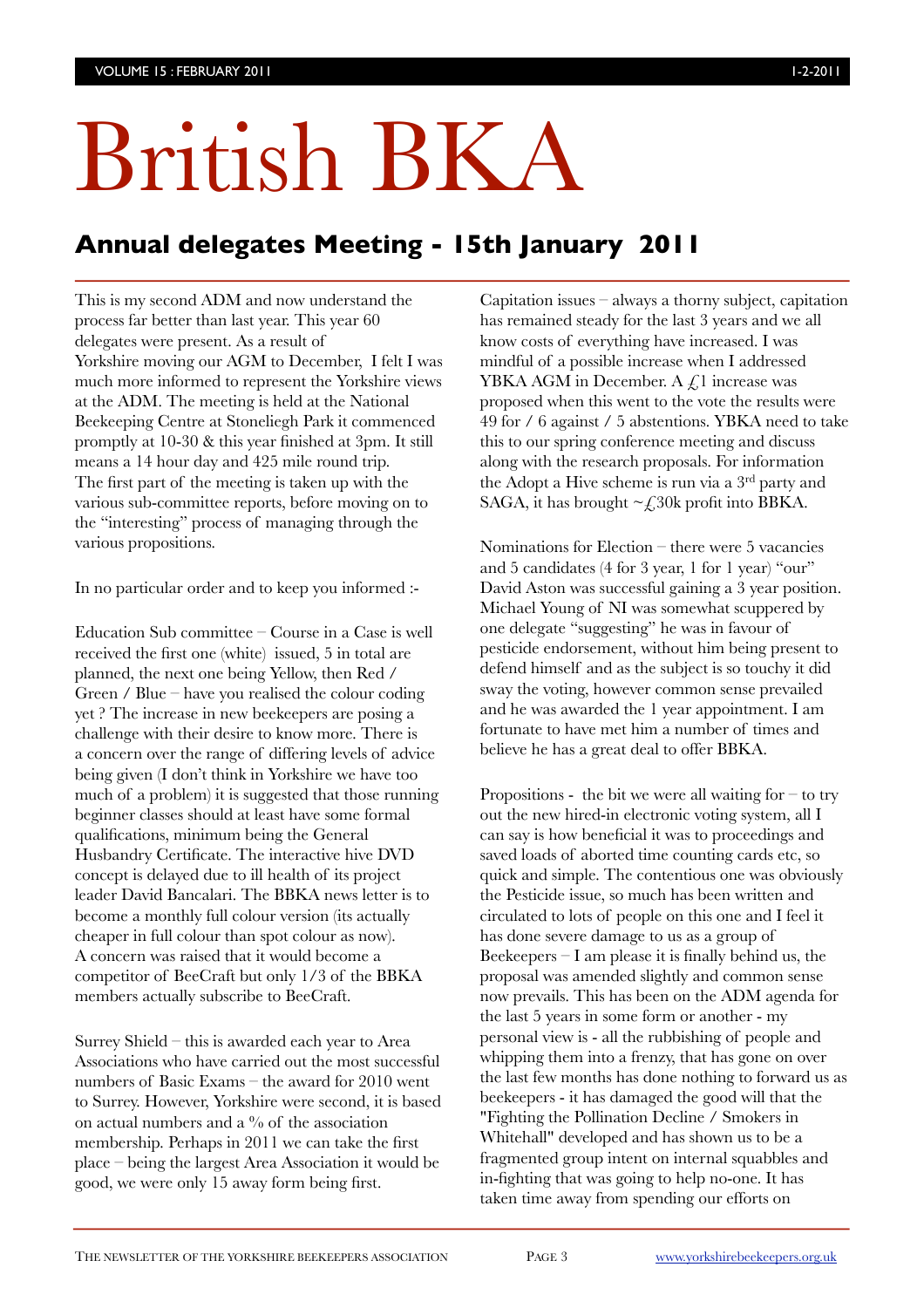education of the persons using such pesticides - the A5 booklet everyone got with the last BBKA newsletter is a good start

The Cleveland proposition to join BBKA as an Area Association did actually get passed. The Yorkshire stance is that we are opposed to lots of small associations being Area Associations of BBKA as we feel we have a significant benefit (YBKA are the largest by the way) as we are able to obtain world class speakers at our events such as Bishop Burton, smaller associations are not able to have the "clout" to secure these types of speakers. Some information; there are  $\sim$ 25 Area Associations with  $\leq$ 100members, this means lots of Delegates that need to travel to the ADM and the additional cost of expense claims does not seem to aid the workings of the BBKA – we are paying for the expenses of the ADM out of our Capitation. However that said the card vote for Cleveland to join was 40 for / 15 against / 5 abstaining, I immediately called for a "registered membership vote" which yielded 9478 for / 7647 against / 1953 abstaining. So it was carried and we push onwards. I still find it hard to understand why delegates abstain – to me it shows a breakdown in obtaining information from their members.

During the various debates, 2 fairly vociferous delegates were present (representing a combined total of <150 members) that created a lot of time consuming debate, which could indicate that small Area Associations are not the way forward.

I have also been monitoring the comments on the ADM via the BBKA discussion forums – for those who have not dipped into this it can be quite interesting. What I hate however is the fact that people don't use their own names – it you have something to say let it be known who you are - sorry thats me on my soap box again !

If people don't like what is done at the ADM then its up to them to start at their local association level and put themselves forward for election, even up to the BBKA exec level if they really want to change things. The process is you lobby your delegate they represent your Area Association, the voting is done and if it is not what you wanted as an outcome you tried, now you have to get on with it.

Tony Jefferson

## Education Reminder

The closing dates for applications to sit any Modules is 10th February 2011.

General and advanced husbandry and Microscopy 28th February.

All appropriate documentation and fees available on the British beekeepers website [http://www.britishbee.org.uk/](http://www.britishbee.org.uk)

# Y.B.K.A. Events

Details are almost finalized for 2 YBKA events which will be held in the near future - which will be popular so get ready to book your places as soon as the March enews is issued....

Bee Breeding Day **March 26th** Harrogate Showground

Helping district associations start their bee breeding programme this year

Mead and Honey Wine Day **Date to be announced** Harrogate Showground

How to make Mead / What it should taste like / Tricks of the trade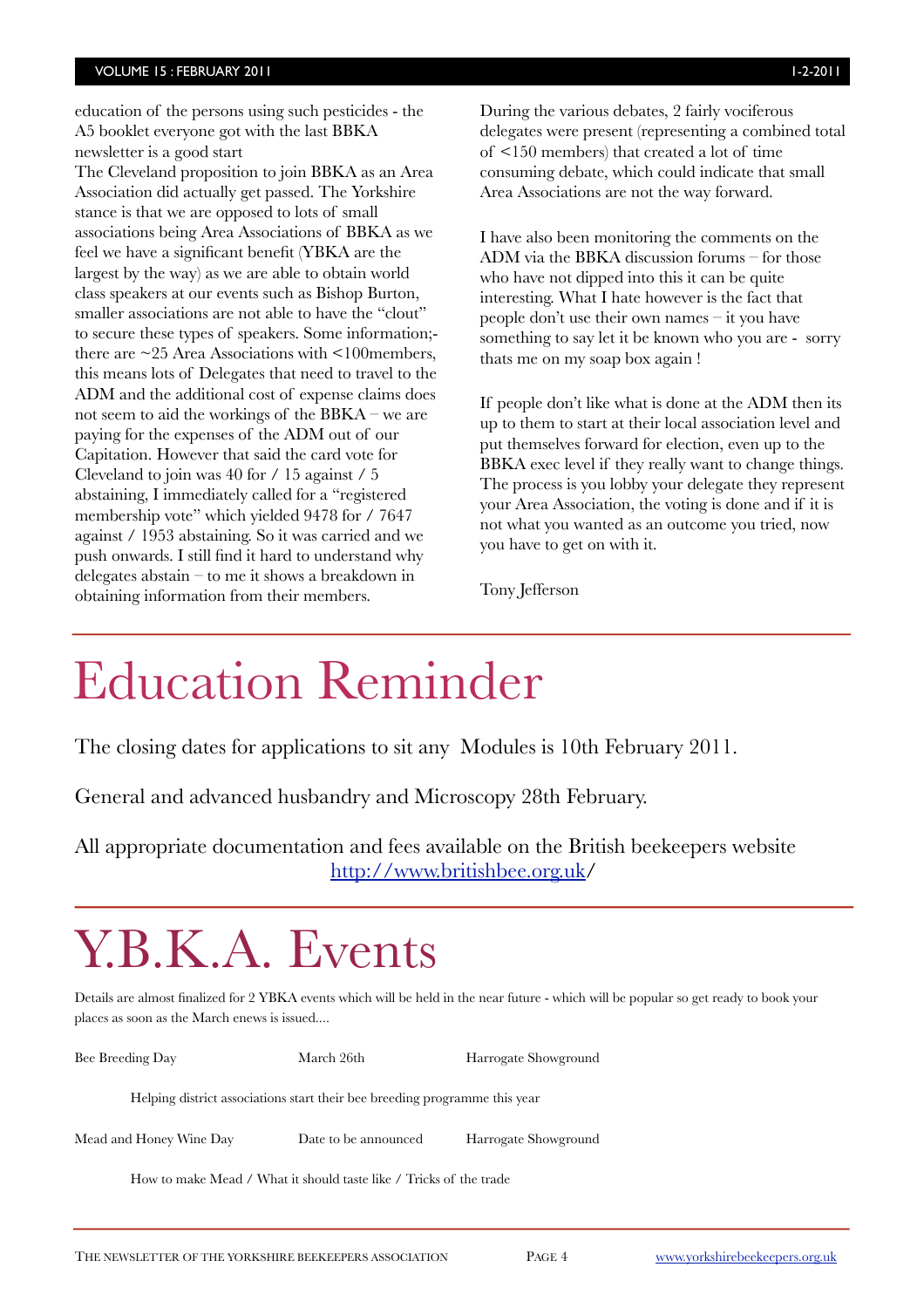### A TO DO WITH BEES A STEEP LEARNING CURVE FOR 2 NEW BEE OWNERS

After attending local bee meetings for a few months and completing a beginners course my sister Jacqui and I took delivery of a nucleus of local bees on the 25th May 2010, safely ensconced in their new hive we left our bees to settle in and could hardly wait for the following week when we would check through the hive to make sure all was well.

2nd June our first hive inspection – we were excited and a little apprehensive as we donned our new pristine beekeeping suits and lit the smoker in preparation for our first foray into the intriguing world of the bee. Slowly and methodically we inspected each frame, making notes as we went. It was satisfying to find the queen with her green marker, newly laid eggs and brood in various stages of development. We closed up the hive, the lid seemed a little stiff to get into place but we dismissed this, we gave each other a hive five and congratulated ourselves on a successful first inspection.

A few days later our mentor Tony suggested that we give ours bees a feed of syrup as the weather wasn't very good and it would help with wax building, so I bought the sugar and made up a pan of syrup. I phoned Jacqui to tell her the plan "I'm going to put a feeder in the hive tomorrow morning, I'm not actually going into the hive so no need for you to come down" famous last words on Sunday evening. Monday morning dawned and I got togged up in my beekeeping suit feeling rather over dressed just to put a feeder on top of the glass quilt.

Remembering that the roof had felt stiff after the last inspection I took it slowly easing the roof off the brood box very gently and then off it came along with the crown board, the glass quilt and one of the frames of bees which had been stuck to the glass quilt with wax, this then fell onto the grass at the side of the hive. Panic, bees were everywhere pinging off my veil like little kamikaze pilots. Far from not going into the hive I had burst into it like a maniac and without any bee calming smoke. I retrieved the frame from the grass and carefully put in back into the hive then replaced the glass quilt, put on the feeder with the empty super the crown board and lid, phew.

I heard Jacqui's landrover coming up the road so I went to the gate and flagged her down and retold the story as her and Colin listened to the events that had happened only minutes before. We all stood watching the cluster of angry bees around the hive entrance hoping upon hope that I hadn't killed the queen, all of a sudden a bee flew straight at Jacqui and into her hair, stinging her on the forehead, another flew at Col as we retreated to the safety of the house and a cup of tea to calm our nerves. What had I done to our new bees.

I phoned Tony to tell him what had happened and he offered to come and check them for us, I gratefully took him up on the offer. On Tuesday teatime Tony arrived and methodically checked through the hive, there was no sign of the queen but he thought he could see a patch of eggs (bad light) we would have to check again in a few days time.

Sat  $12<sup>th</sup>$  June – Jacqui and I inspected the hive again today, they had taken another jar of syrup but still no sign of the queen or any eggs, there were however several queen cells with larvae in them and two of them were sealed. As we were pondering what to do we noticed a chap leaning on the gate talking to my husband Steve, he introduced himself as Dave Young, a fellow Whitby beekeeper, he had heard us talking about queen cells and suggested that he fetch a couple of nuc's and split the hive into three, we phoned Tony our trusty mentor and he agreed that this was the best course of action so the hive was split leaving us one queen cell and Dave taking the two nuc's with a queen cell in each to be mated at Robin Hoods Bay.

So here we were, less than three weeks after taking custody of one hive of bees I had managed to kill the queen, the hive had been split into three and we were left with a depleted colony. The out come of the story is that we now have two thriving colonies of bees and hopefully (without too much interference from me) they will survive the winter and we will go into spring and the new beekeeping season with a lot more confidence and know how and with the help of our new beekeeping friends we will increase our colonies. Thanks to the Whitby Beekeepers Association our eyes have been opened to the fascinating world of bees. Karen Parkin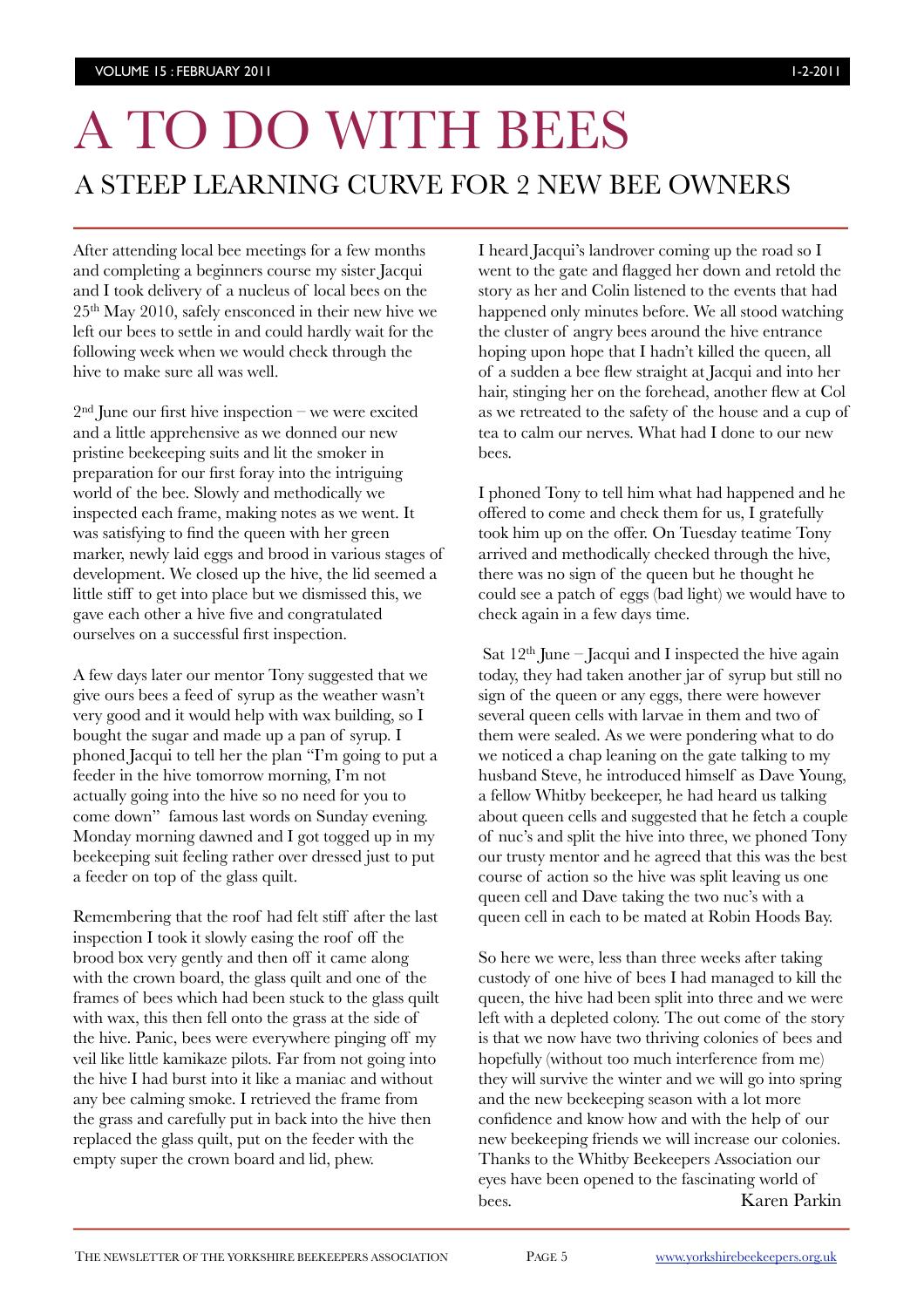#### THE YORKSHIRE BEEKEEPERS ASSOCIATION

In conjunction with Bishop Burton College Saturday 9th April 2011

YORKSHIRE BEEKEEPERS ASSOCIATION 53rd CONFERENCE AT BISHOP BURTON COLLEGE, BEVERLEY EAST RIDING of YORKSHIRE

" Honey Bees and Beekeepers in our Natural Environment "

#### **Our Speakers for the day**

#### **Dr Giles Budge**

Dr Giles Budge has worked in plant pathology research and development for 10 years. Giles started work at the National Bee Unit in October 2007 as the research co-ordinator. Prior to this, he was responsible for the development of realtime PCR-based diagnostics for bee pests and diseases and the delivery of the EFB study.

#### **Prof. Keith S. Delaplane**

Professor, Department of Entomology, University of Georgia,

Prof. Delaplane's expertise is in honey bee management, sustainable bee health management, bee foraging ecology, social evolution, and crop pollination. He oversees an off-campus lab of one dedicated state-funded technician, one soft-money technician, 1-2 graduate students, and 1-2 hourly workers. The lab work over 200 hives. He is the author of several books on beekeeping.

#### **John Hendrie**

John has been involved with bees and beekeeping almost all his life, having been stung at the age of two by one of his father's colonies. Since graduating from university in 1971, he has held many offices in local beekeeping associations, including branch secretary (12 years) and treasurer of Kent BKA (8 years), He was appointed to the exam board of the BBKA in 1991, is a vice chairman of the National Honey show and a director of Bee Craft magazine.

#### **Programme**

| $0900 - 0930$ | Registration                                                                       |
|---------------|------------------------------------------------------------------------------------|
| $0930 - 0935$ | Welcome and Introductions                                                          |
| $0935 - 1030$ | Prof. Keith S. Delaplane<br>Honey bee ecology and its<br>application to beekeepers |
| $1030 - 1050$ | Coffee                                                                             |
| $1050 - 1150$ | Dr Giles Budge<br>Colony losses                                                    |
|               | $1200 - 1300$ John Hendrie<br>Communication in bees                                |
| Luncheon      |                                                                                    |
| $1400 - 1500$ | Prof. Keith S. Delaplane<br>Honey bee genetics and breeding                        |
| 1500 - 1545   | Discussion<br>Talk with the speakers in smaller<br>groups                          |
| $1545 - 1615$ | Goodbyes and disperse<br>Tea                                                       |
|               |                                                                                    |

#### **Other Attractions**

**Northern Bee Books** A variety of the latest beekeeping publications will be on sale. **National Bee Unit**  An information stand will be available. **Stamfordham Beekeeping Supplies** Suppliers of quality beekeeping supplies **Yorkshire Beehives** Hive made to order by local craftsman **Compak-Spink** Suppliers of all sorts of containers and honey jars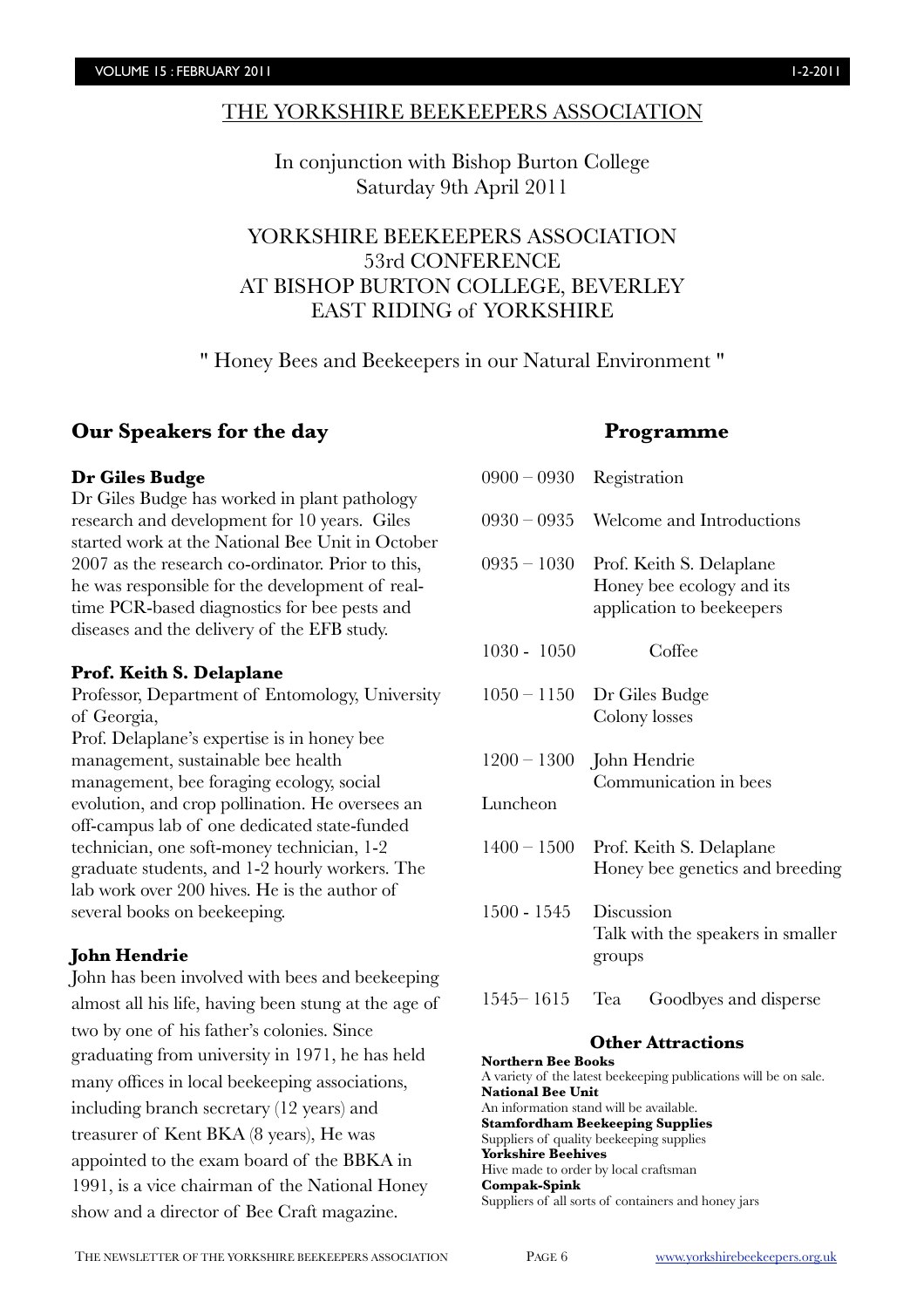| THE YORKSHIRE BEEKEEPERS ASSOCIATION            |
|-------------------------------------------------|
| Saturday 9th April 2011                         |
| <b>BISHOP BURTON COLLEGE - Application Form</b> |
|                                                 |
|                                                 |
|                                                 |
|                                                 |
|                                                 |
|                                                 |
|                                                 |
|                                                 |
|                                                 |
|                                                 |
|                                                 |
|                                                 |
|                                                 |
| (please print)                                  |
|                                                 |

| No. of tickets $\widehat{a}$ $f$ , 25.00 including lunch | $f_1$        |
|----------------------------------------------------------|--------------|
| No. of tickets $\omega$ £15.00 excluding lunch           | $f_{\cdots}$ |
| No. of tickets Student and young persons                 |              |
| $\omega$ , $f$ , 20.00 including lunch                   | $f_{\cdots}$ |
| <b>Total</b>                                             | $f_1$        |

**Please advise if you have any dietary requirements.**

**Please give names of other people you are buying tickets for so that we can prepare name badges for them.**

**Please send your remittance to: W Cadmore, 104 Hall Lane, Horsforth, Leeds, LS18 5JG Telephone 0113 216 0482 Please make cheques payable to Yorkshire Beekeepers Association**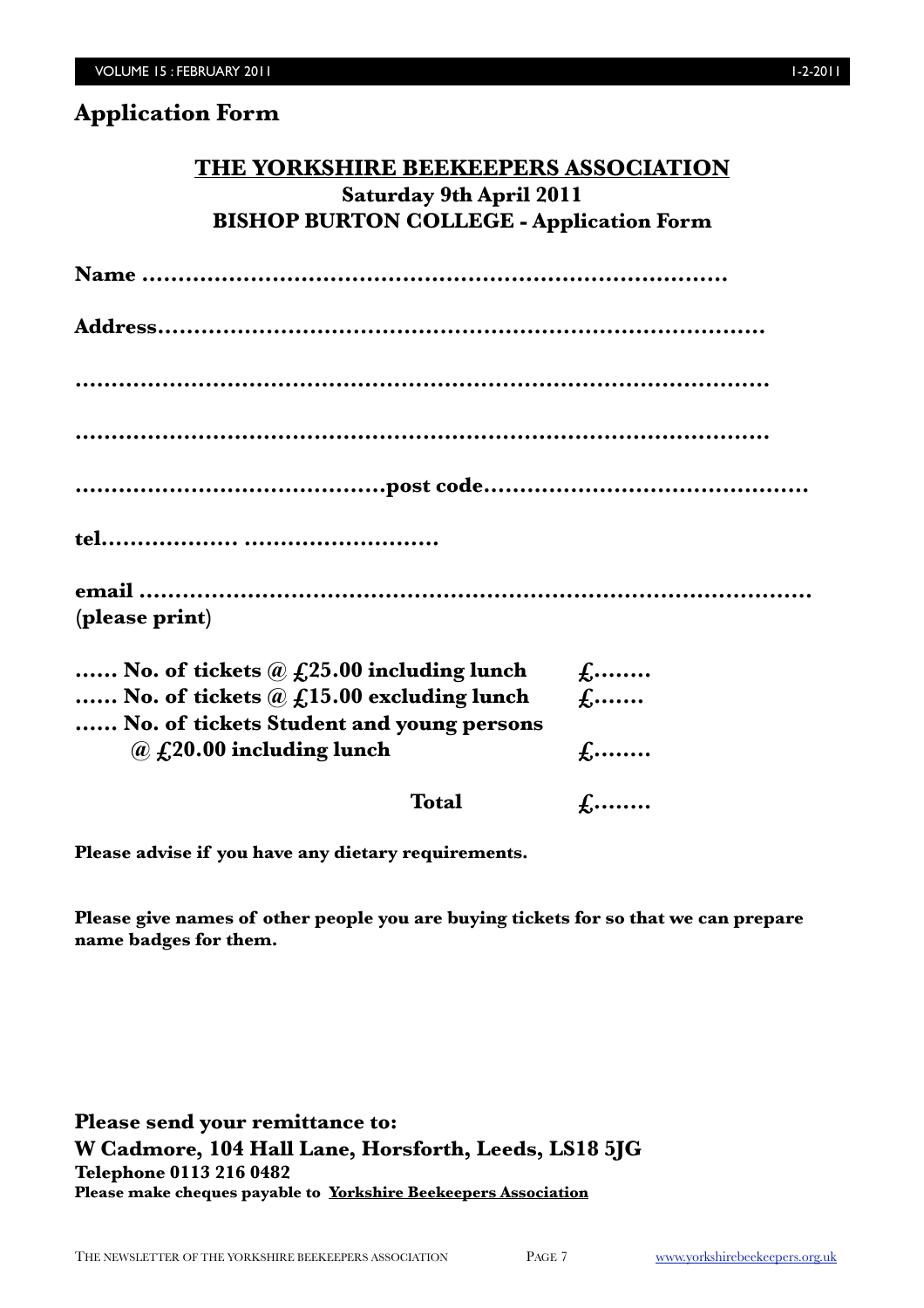#### VOLUME 15 : FEBRUARY 2011 1-2-2011



What an excellent book for the beekeeper and general reader. If you are interested in nature then you will be interested in this book. If you are interested in how a scientific study can be carried out with honeybees then this is the book for you.

The colony is presented as a democracy ruled by workers.

In spring, a bee colony's thoughts turn to swarming. The queen and about two-thirds of the workers leave their hive to search for a new home.

The swarm perches on a nearby tree, then sends out a few dozen scout bees to scour the neighbourhood. Their job is to find, measure and evaluate every hollow tree or other enclosed space. When the scouts return to the several-thousand-strong swarm, they dance atop the other bees, telling them what they have found.

A potential nest must be large enough to hold ample honey to feed the colony through the winter, high enough to offer protection from predators, and have a small entrance for the same reason. The vigour and duration of each scout's dance reflect her enthusiasm for the site she has found.

We understand how all this works thanks to Tom Seeley, a Cornell University entomologist who has devoted almost 30 years to studying the "house-hunting" behaviour of honeybees. In Honeybee Democracy, Seeley carefully narrates his many seasons of experiments using plywood nest boxes that could be moved and modified at will. He discovered what bees like in a home, how scouts measure the dark interiors of these boxes and, most of all, how the swarm "votes" to decide which nest to occupy. Once Seeley and his colleagues knew what size box, in which location, would constitute the best future nest, they set out a variety of boxes on an island, and let swarms choose. They consistently chose the best site. He knows from years of observation that, in the wild, most swarms die over the winter because they are not able to find a suitable home. The decision-making process, he says, is both effective and efficient, involving a "debate" over the several sites the scouts discover. When a scout returns and dances vigorously, other scouts fly off to check on her choice. Over the course of hours or days, they reach a consensus, and advocates of rejected sites simply stop plumping for them. This selfless process works because all the bees in the swarm are the queen's daughters, and they share the common goal of colony survival. Though an individual bee is not particularly intelligent, the collective "swarm intelligence" produces impressive results.

Honeybee Democracy is a brilliant display of science at work, with each experiment explained and illustrated. It is only at the end, when Seeley tries to introduce honeybee democracy at departmental meetings at Cornell, that his persuasive book falters. Humans are different: we are not all siblings, we rely on leaders, and we make choices for selfish reasons.

#### **Yorkshire Area Representatives**

| Airedale, Wharfedale, Bradford, Leeds        | Bill Cadmore 01132160482        |  |  |
|----------------------------------------------|---------------------------------|--|--|
|                                              | bill.cadmore@ntlworld.com       |  |  |
| South Riding, Doncaster, Barnsley, Sheffield | Dave Shannon 01302-772837       |  |  |
|                                              | dave_aca@tiscali.co.uk          |  |  |
| Halifax, Huddersfield, Wakefield, Pontefract | Phil Gee 01422886114            |  |  |
|                                              | pigphilgee@aol.com              |  |  |
| Beverley                                     | Wendy Maslin 01482656018        |  |  |
|                                              | wendy@maslin.karoo.co.uk        |  |  |
| Northallerton, Thirsk & Richmond             | Roger Chappel                   |  |  |
|                                              | roger@rchappel.orangehome.co.uk |  |  |
| Easingwold, York & Barkston Ash              | Tom robinson                    |  |  |
|                                              | mautomrobee@btopenworld.com     |  |  |
| Whitby, Scarborough, Malton & Rydale         | Tony Jefferson 07749731945      |  |  |
|                                              | stoneleabees@yahoo.co.uk        |  |  |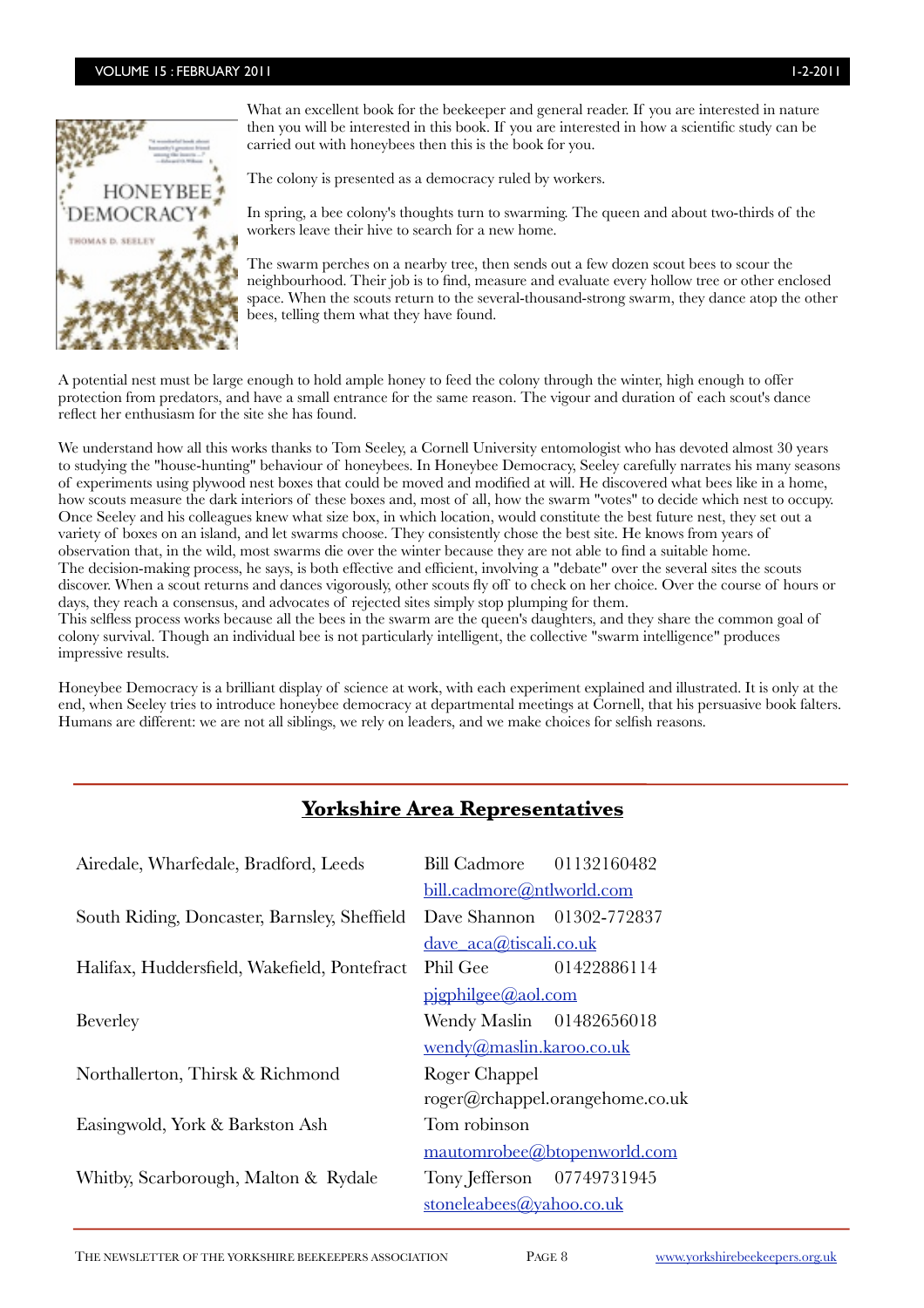John Whitaker

This excellent book for novice beekeepers can be purchased from

[http://www.ypdbooks.com/the-natural](http://www.ypdbooks.com/the-natural-world/355-on-the-keeping-of-bees-YPD00325.html)[world/355-on-the-keeping-of-bees-](http://www.ypdbooks.com/the-natural-world/355-on-the-keeping-of-bees-YPD00325.html)[YPD00325.html](http://www.ypdbooks.com/the-natural-world/355-on-the-keeping-of-bees-YPD00325.html)



#### **Bees can be good for plants in more ways than one, scientists have found.**

Researchers in Germany discovered that the flapping of bees' wings scared off caterpillars, reducing leaf damage. Many wasp species lay their eggs in caterpillars, and so caterpillars have evolved to avoid them. The sounds of bees' and wasps' wings are similar.

Writing in the journal Current Biology, the scientists suggest this is an added bonus of having bees around, as well as the pollination they provide.

"Our findings indicate for the first time that visiting honeybees provide plants with a totally unexpected advantage," they write. "They not only transport pollen from flower to flower, but in addition also reduce plant destruction by herbivores."

#### Hairy moments

The ingredients for this experiment were bell pepper and soybean plants, beet armyworm caterpillars, and honeybees. Researchers set up experimental plots of the plants, added the caterpillars, and allowed the bees to enter some of the plots but not others. When the caterpillars had turned into pupae and buried away in the soil, the scientists went back into the cages and measured the extent of leaf damage - the amount of munching that the

caterpillars had indulged in. In plants that had not fruited, the presence of bees reduced caterpillar damage by about 60%.

The researchers believe the caterpillars were sensing the bees' presence through the tiny hairs on their bodies, which enable them to detect vibrations in the air. "These sensory hairs are not fine-tuned," said lead researcher Jurgen Tautz from the Biozentrum at Wurzburg University. "Therefore, caterpillars cannot distinguish between hunting wasps and harmless bees." When plants had borne fruit, the caterpillars were able to hide in the fruit and the bees had much less effect. In many countries, numbers of bees appear to be declining, for reasons that are not entirely clear.

According to a recent Australian survey, this is not affecting crop yields on a global basis, but it is affecting pollination in some regions and is clearly of concern to entomologists trying to understand the causes.

If this German research is confirmed, it will provide another reason for trying to keep bees alive and well.